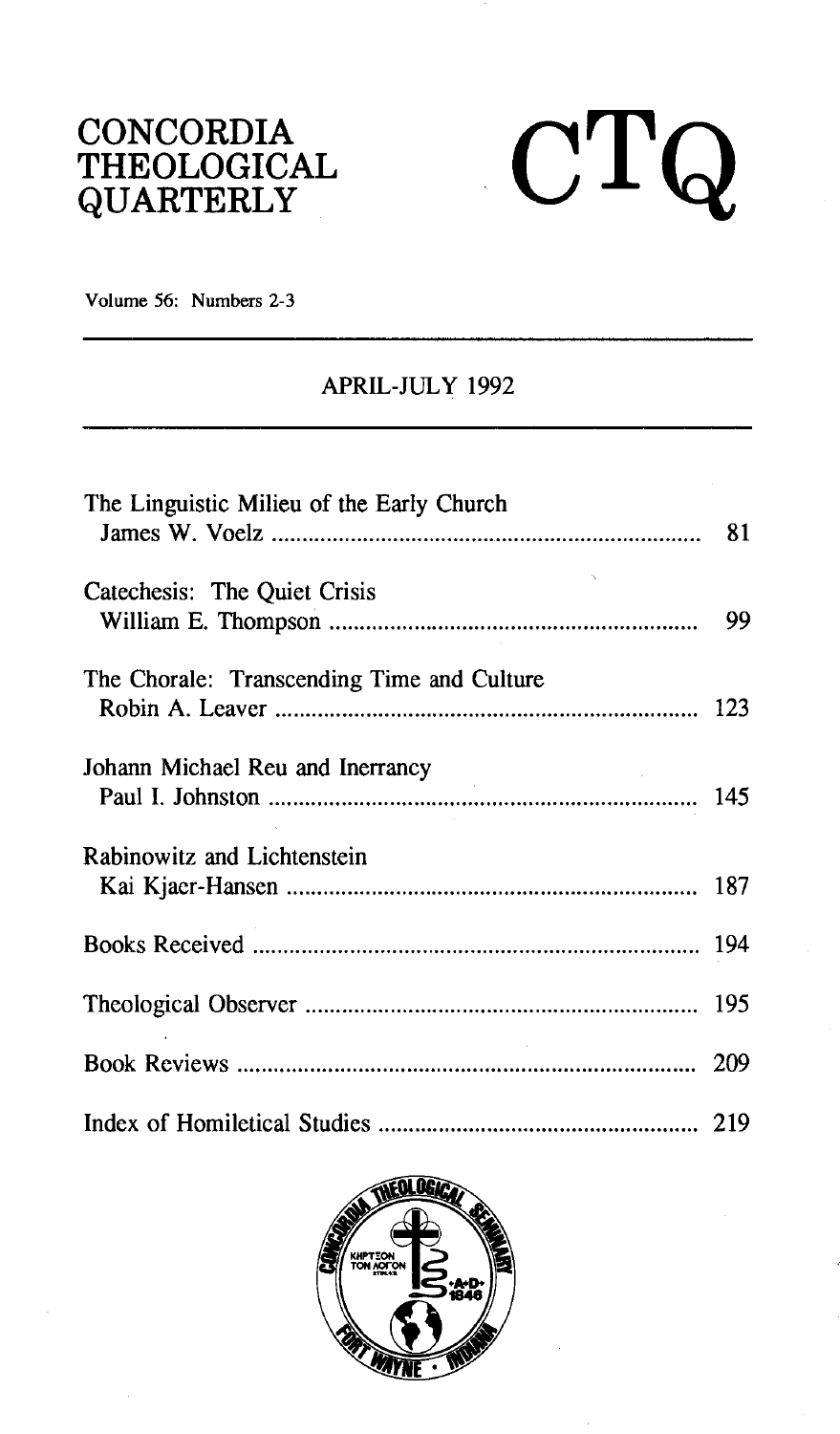1 ouver J. Quan

# **The Linguistic Milieu of the Early Church**

#### James W. Voelz

The New Testament is written in Greek, as virtually everyone knows. But what can we say about this language? What was it like? How many spoke it? Where was it spoken? Indeed, the whole matter is a complicated one. The earliest Christians were Jews, yet their canonical religious writings are not in Hebrew or Aramaic. The earliest Christians were from Palestine, yet the authoritative documents of their new testament were not in a language native to their land. How do we understand the language of the New Testament against the background of the early church? We will attempt to find some answers in the paragraphs which follow.

### **I. The Language of the New Testament Socially Considered**

#### *A. The Mediterranean Milieu*

The New Testament, as previously said, is written in Greek. While that fact may surprise the casual observer, in reality it is not so odd. The key is Alexander the Great. In the fourth century B.C. he conquered the Persian empire, and the aftermath of this conquest unleashed upon the Mediterranean world an influence of things Hellenic—that is, of things Greek—which it is hard to overestimate. Indeed, it is not too much to say that, in an incredibly short period of time (not centuries but decades), a new civilization spanning nations and even continents was created-a new civilization which was simultaneously promoted and enforced by the conquerors, on the one hand, and eagerly embraced by the conquered, on the other. Now Greek law codes were enforced; Greek cities were established; and Greek education was made available. Inhabitants throughout the land of Greece flocked to new lands, ready to take advantage of new opportunities and eager to travel and to explore places until then unknown. On their own part, the conquered nations adopted eagerly Greek styles and habits of life, including Greek dress, Greek names, and Greek architecture, as vibrant and full of life.'

One element of this new civilization was the Greek language. Indeed, we should say the chief element! For, not only did Alexander and the rulers use Greek as the official language of diplomacy? but the subjected, anxious to fit in and to acclimatize themselves to their new situation, both because they desired survival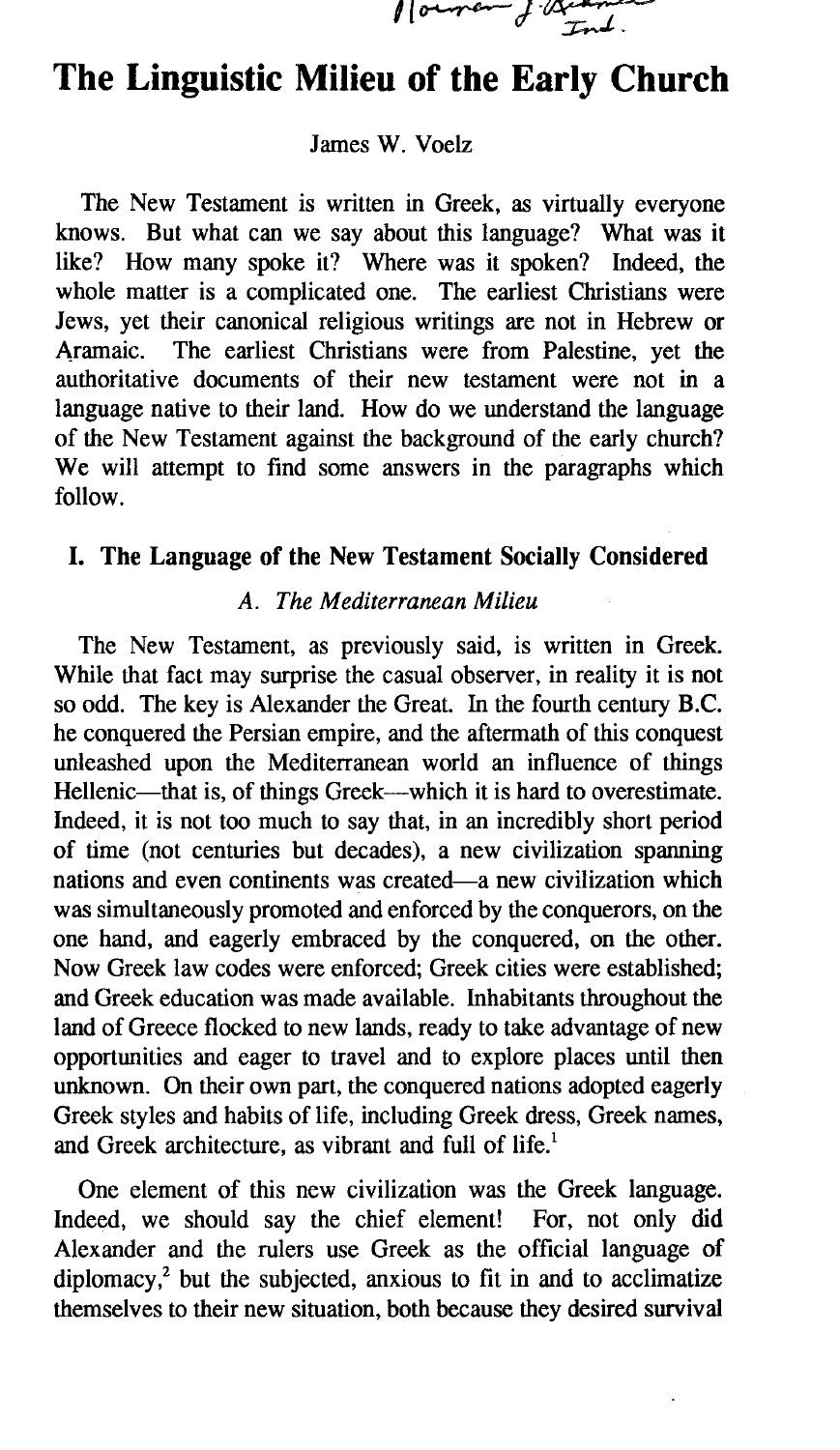and because they were attracted to things Greek, adopted Greek as an important means of communication. In the words of the noted historian Moses Hadas:

> In the beginning natives may have learned [Greek] out of necessity for the uses of commerce or government, or by the compulsion of snobbery, but they continued to use it out of choice, and it soon became at least a second vernacular among a considerable proportion of the population. Upperclass natives . . . spoke to each other in Greek and were literate only in Greek . . . even books written by natives as propaganda for native values and intended mainly for a native audience were written in Greek, and . . . even books written in native languages were affected, in form and content, by Greek models.<sup>3</sup>

Perhaps the greatest testimony to the power of Hellenism in the ancient world in general, and of the Greek language in particular, is the Septuagint, involving the translation of the Old Testament into Greek.

#### *B. The Palestinian Milieu*

The situation was no different in Palestine. There, too, Greek culture, including the Greek language, was promoted and absorbed. To be sure, all was not received with open arms. Enforced Hellenization by the Seleucid successors to Alexander in Syria, especially the efforts of Antiochus IV, engendered stiff resistance, most notably the Maccabean revolt—the revolt really of the Hasidim, the holy ones, the cultural and religious conservatives of the time, in the second century B.C. The march of things Greek continued nonetheless. Especially as far as language was concerned, Greek was alive and well in Palestine in the first century of the Christian era (and for many years before). For Greek had supplanted Aramaic as the *lingua franca* of the eastern Mediterranean, the Levant-which meant that Greek was the language of trade and commerce also for Palestine (which was within that geographical sphere), even as Aramaic had been for so many centuries before. Indeed, it was more than the language of commerce and trade. Research, especially by Liebermann,<sup>4</sup> Fitzmyer,<sup>5</sup> Lapide,<sup>6</sup> Gundry,<sup>7</sup> and Sevenster,<sup>8</sup> has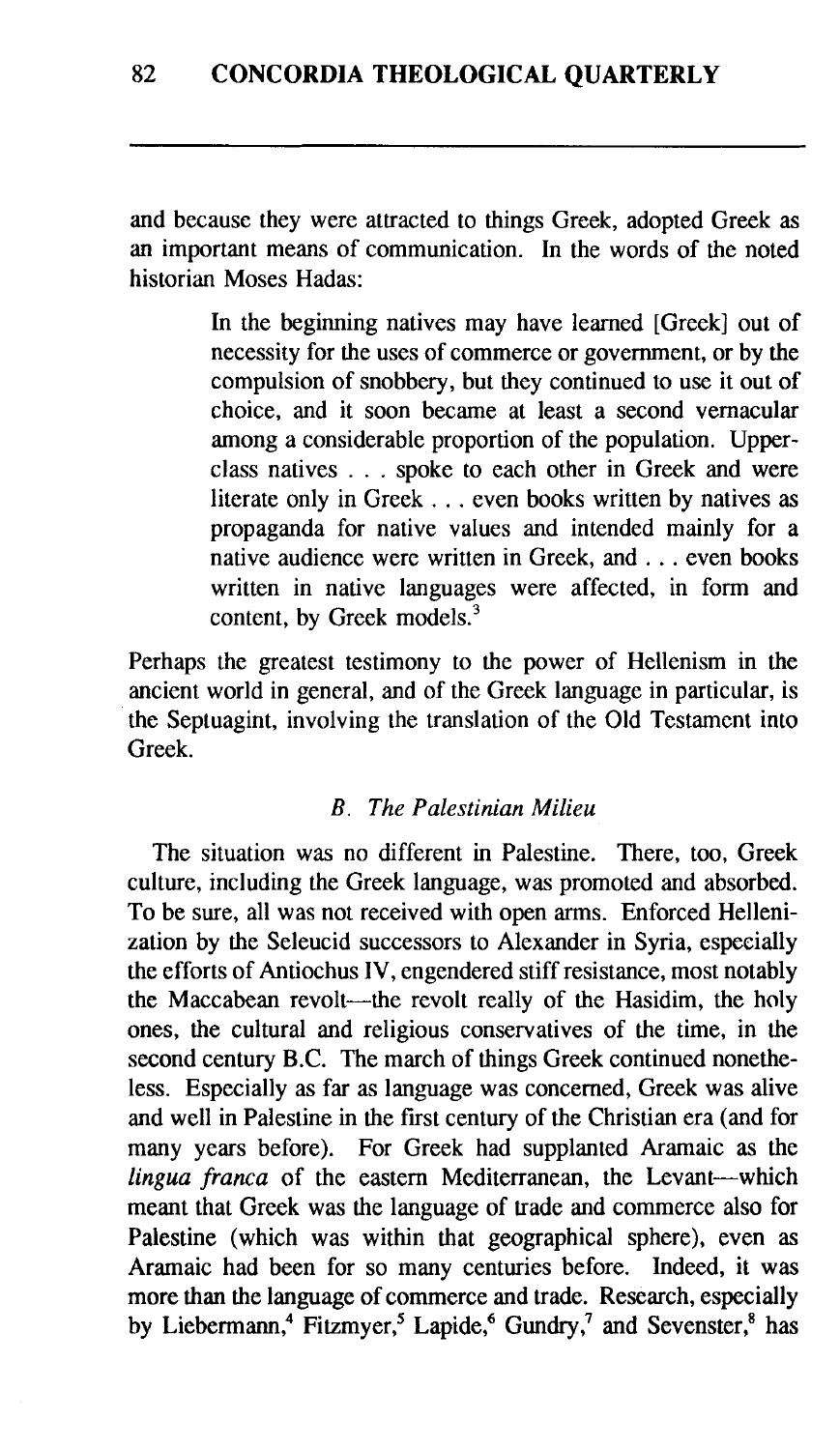shown that Greek was in common use throughout Palestine in our Lord's time. Not only is this conclusion confirmed by rabbinic sources, but archaeology has brought to light wide use of Greek for inscriptions on monuments, on pottery, and on tombstones, as well as in letters and in official documents. If C. F. D. Moule is correct in his exegesis of Acts 6:1<sup>9</sup> the *Hellenistai* of this important verse were Jews in Jerusalem and the surrounding countryside who habitually spoke Greek, to the virtual exclusion of Hebrew or Aramaic.

This spread and use of Greek made the language situation in Palestine much more complex than is normally supposed. The common approach, common since the 1890's, is to assume quite simply that Aramaic was the dominant language of the land, and that Jesus spoke in Aramaic when He taught. Julius Wellhausen, for example, said:

> Jesus selber sprach aramiiisch, und seine Worte sowie die Erzählungen über ihn liefen in der jerusalemischen Gemeinde um, die gleichfalls aramiiischer Zunge war. Die miindliche ijberlieferung des Evangeliums war also von Haus aus aramäisch, und wenn sie uns nur in griechischer Niederschrift erhalten ist, so hat sie einen Sprachwechsel durchgemacht. Das steht historisch fest . . .<sup>10</sup>

Similarly, the sainted Martin Scharlemann often said in class: "The New Testament is in Greek; Jesus spoke Aramaic." But, not only was Greek a living language for the early believers in our Lord (Aramaic was also a living language, of course, having been so in Palestine for some six hundred years), but Hebrew was a living language as well. Research, again, has shown that Hebrew was a flourishing language in Palestine in the first century A.D. From the evidence presented by Birkeland,<sup>11</sup> Grintz,<sup>12</sup> Segal,<sup>13</sup> Lapide,<sup>14</sup> Fitzmyer,<sup>15</sup> Milik,<sup>16</sup> and Emerton,<sup>17</sup> we can see that Hebrew was both written and spoken extensively at the time of Christ. These are the words of J. T. Milik:

> The copper rolls and the documents from the Second Revolt prove beyond reasonable doubt that Mishnaic Hebrew was the normal language of the Judaean population in the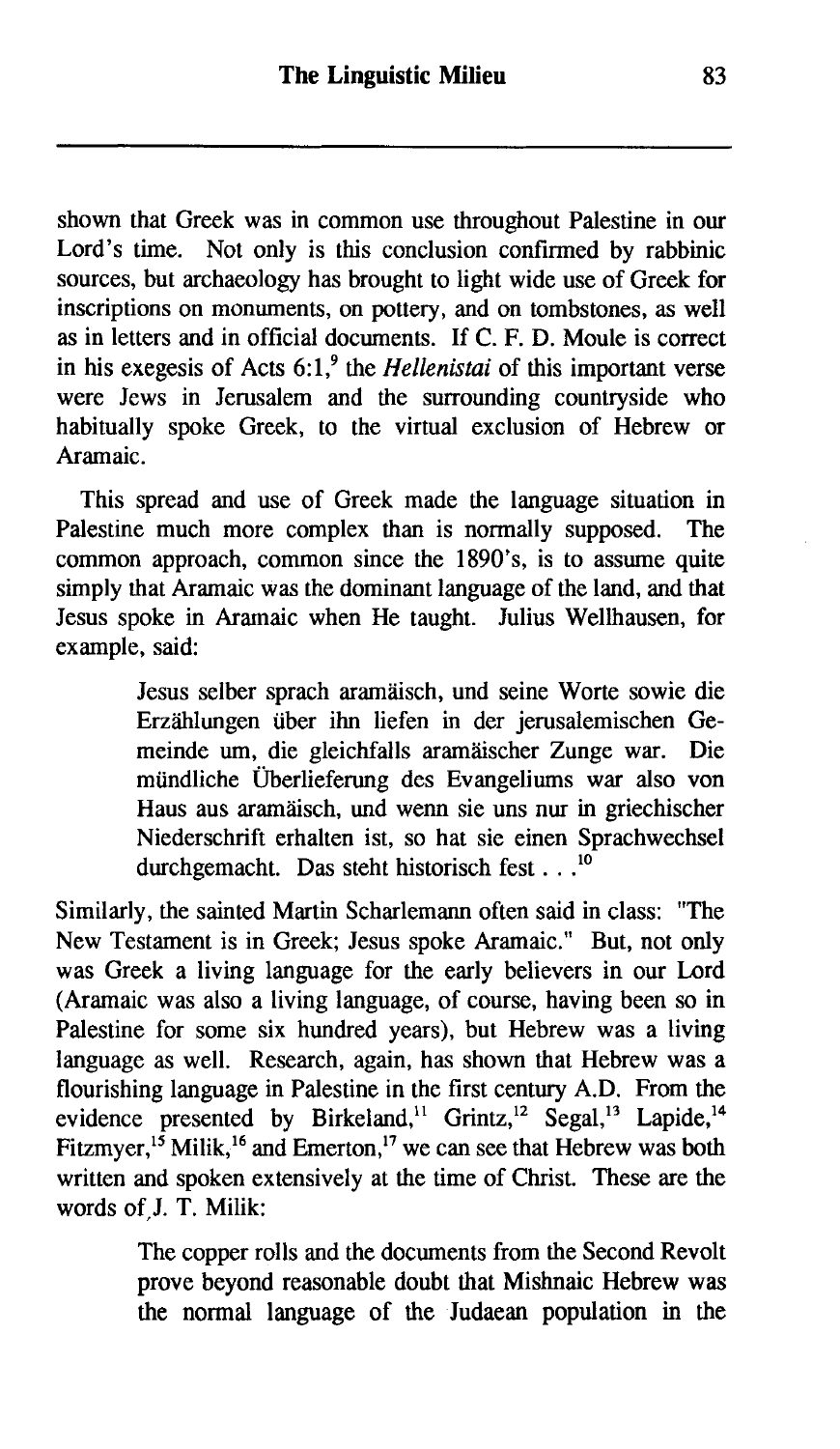Roman period. Some Jewish scholars . . . had already suggested this on the basis of Talmudic anecdotes; additional evidence can be found in the inscriptions on contemporary ossuaries. The presence of Hebrew, beside Greek and Aramaic, on the ossuaries (which represent the use of the middle classes) surely attests that this was a natural language in that milieu. . . **.I8** 

It is probable that many, if not most, of the inhabitants of the land of Israel were trilingual. More precisely, to follow the analysis of Pinchas Lapide in his outstanding study, "Insights from Qumran into the Language of Jesus," $19$  it is probable that the inhabitants of the land of Israel were triglossic. That is to say, they spoke three languages, not interchangeably, but for discrete purposes—using Greek for political purposes and for converse, either with Gentiles or with Jews of the Diaspora; Hebrew for "religion, education, and other aspects of high culture"; and Aramaic, for "hearth, home, and livelihood."

These thoughts are interesting and important in themselves. But they are of special importance when one proceeds to a linguistic analysis of the language of the New Testament as we have it, for the complicated social juxtaposition and interrelationship of three languages, as we have described it (in this case, Aramaic, Hebrew, and Greek) complicate an analysis of a single language (in this case, Greek), since many cross-cultural influences occur. Indeed, the history of the discussion of the language of the New Testament is bedeviled by the problem of the influence or lack thereof of the two Semitic languages (Hebrew and Aramaic) on the focus language  $(Greek).<sup>20</sup>$  Yet such an analysis must be done, and to this analysis we now turn.

### 11. The Language of the New Testament Linguistically Considered

Given our historical-social survey, what is the language of the New Testament like? That is to say, what can we say about it linguistically? The answer to this inquiry is in some ways "simple"; it has Hellenic (that is, Greek) characteristics and it has Semitic (in this case, Hebrew, Aramaic, or both) characteristics. But things are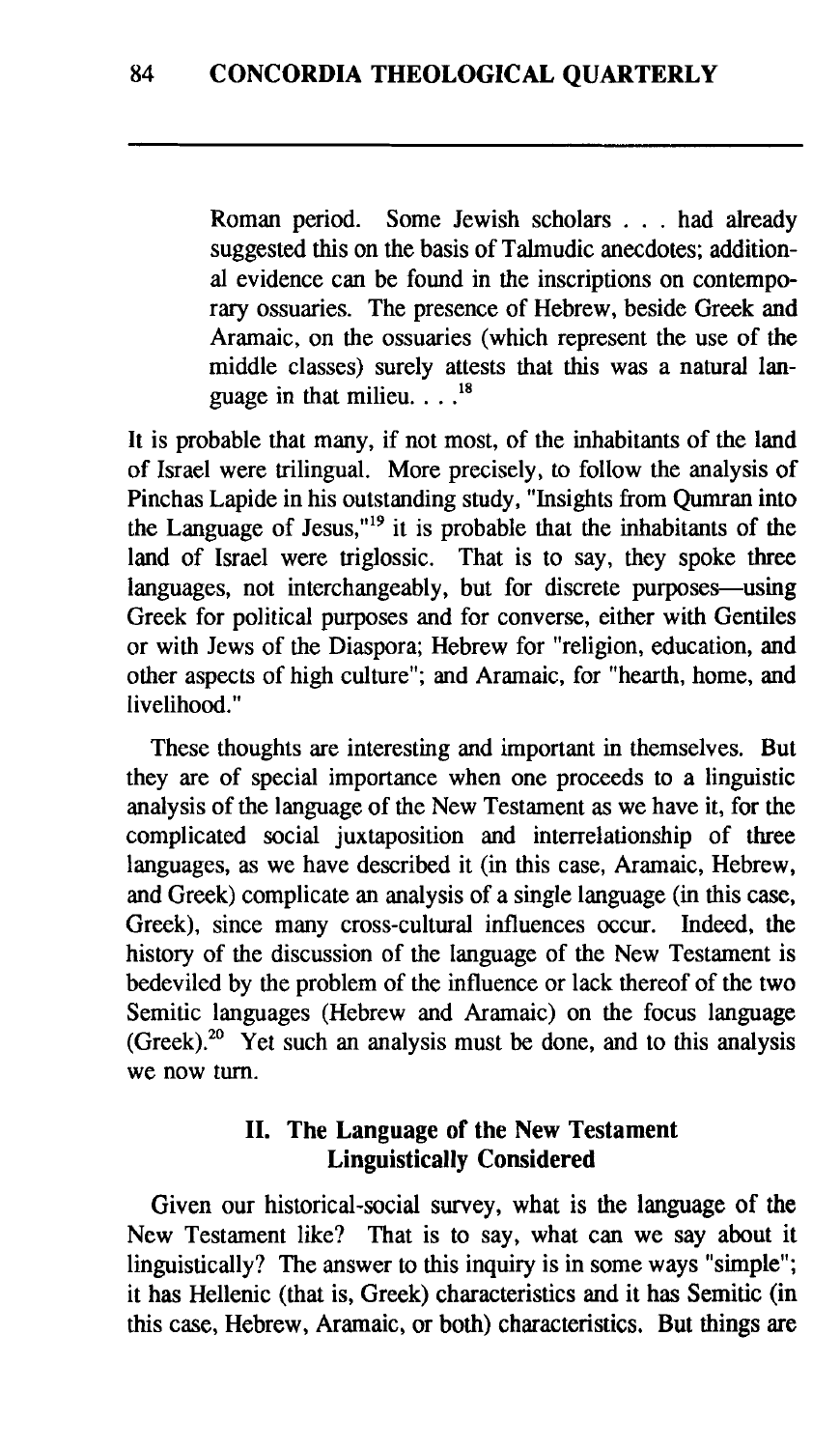really not as simple as they seem. Two problems exist. First, what are these characteristics exactly-these Hellenic and Semitic characteristics? Secondly, how do these characteristics relate one to another? It may be noted that these are problems which have haunted scholarship, at least since the time of the Reformation<sup>21</sup> (and even, in a tangentially related way, before $2^2$ ), and no easy answers exist. Scholars differ, and this difference is often extreme-as is proper for me to admit at the outset of this section, before my own views are made known. But I will hazard an analysis of my own, giving my own personal viewpoint on the matter, always recognizing that new evidence and, therefore, new formulations may lie just around the corner.23

#### **A.** Hellenic (Greek) Characteristics

The language of the New Testament is Greek. But what sort of Greek is it? It is perhaps a truism, but it is worth saying, nonetheless, that it is not Attic Greek-what is usually called Classical Greek--the Greek of Athens in the fifth century B.C., the Greek of Aeschylus, Sophocles, Euripedes, Lysias, and Thucydides. Rather, the Greek of the New Testament is Koine Greek, the Greek of Hellenistic times. That is to say, it is the Greek of the time coinciding with and following after the rise of Philip of Macedon and especially of his son, Alexander the Great-the Greek of the late fourth century B.C. and beyond, the Greek spread by the great conqueror and his soldiers drawn from every quarter of the Greekspeaking world. For this insight we are indebted principally to Adolf Deissmann.<sup>24</sup> How may this Greek be described? In some ways, its nature is quite surprising. One might expect, given the historical circumstances, that it would be a ragged thing, a motley collection of various dialects (e.g., Ionian, Aeolic, Doric, and Arcadian), with no unifying characteristics at all. But such is not the case. One surprisingly unified language was in widespread use, called by the Greeks themselves the koine dialectos-and it is generally seen as a development of Attic (the Athenian sub-dialect of Ionian).<sup>25</sup> flavored in large measure by broader Ionian influence.<sup>26</sup> The spoken version of the Koine, a development, not of the language of the great literature of Athens but of the spoken Greek of that city, which itself had absorbed many foreign words and adopted many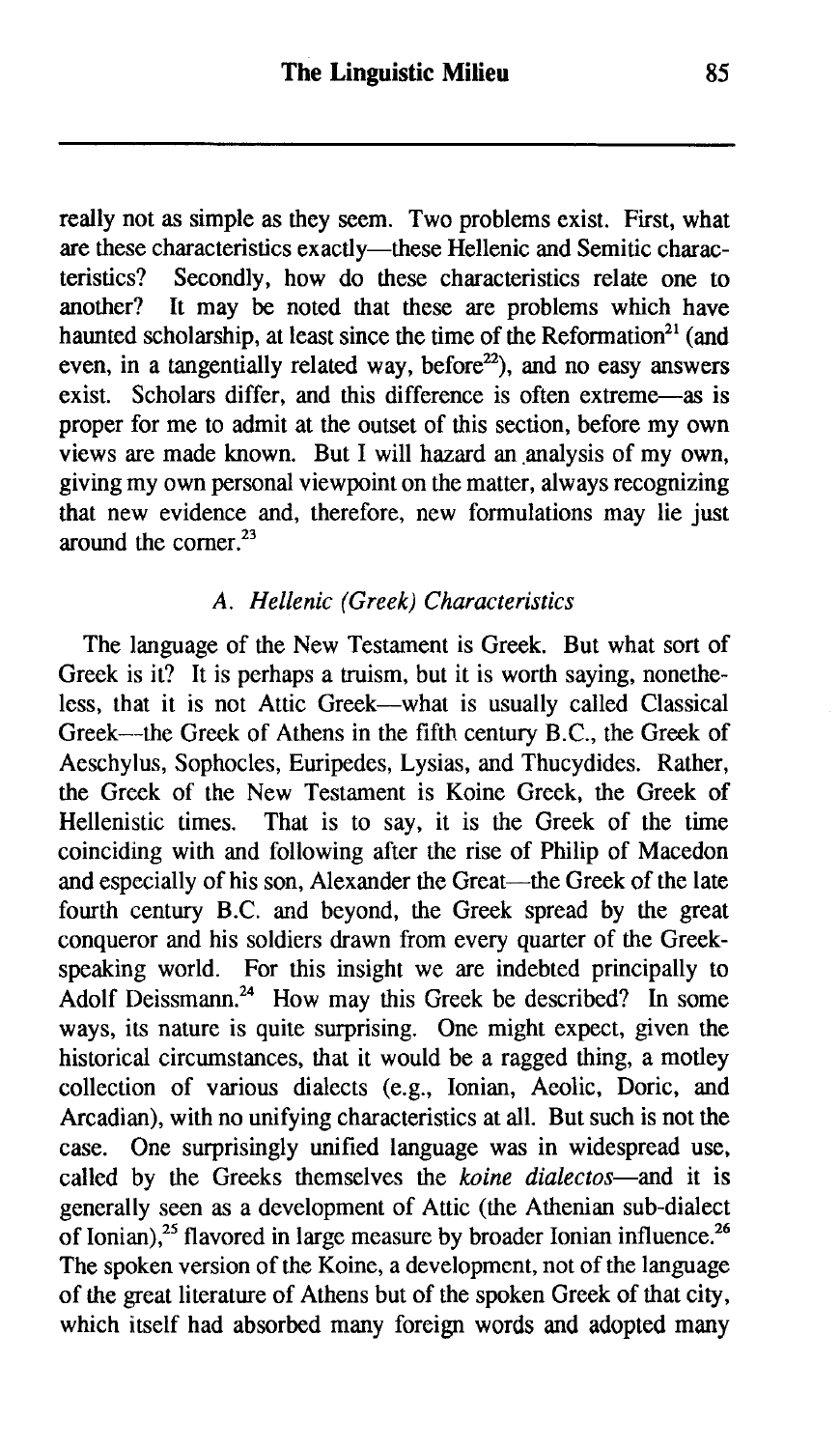constructions found in the later Koine?' exhibited the following characteristics, when compared to Classical Greek: $^{28}$  (1.) There are a multiplicity of new words, with new meanings attached to many old words. (2.) There is a tendency toward explicit expression. Lexically (as far as vocabulary is concerned), this tendency meant the preference for "fuller" and phonetically stronger forms. Syntactically it is seen chiefly in the increased frequency of prepositions (both proper and improper) and pronouns, and in the preference for direct, as opposed to indirect, discourse. **(3.)** There is a strong tendency toward simplicity. This tendency manifested itself in two ways. On the one hand, a **firm** movement toward uniformity is evident. Morphologically, this tendency meant elimination or modification of unusual forms of all parts of speech and the assimilation of potentially ambiguous forms to those more easily recognizable. On the other hand, the loss of fine distinctions is also apparent. Lexically, this tendency is seen in the free use of compound and diminutive vocables with no specifically compounded or diminutive meaning. Syntactically-and syntax is really more important (in fact, in many ways it is the most important item to discuss)—it is seen in the decline of the optative mood, the decline in the use of the present tense in moods other than the indicative, the decline in the number and rich combinations of particles, the increasing restriction of the middle voice to deponent usage, the expansion of the use of *hina*, and the frequency of parataxis<sup> $\bar{z}^9$ </sup> (i.e., linked coordinate clauses) in place of hypotaxis (subordinate clauses dependent upon another). Examples from the New Testament would include the following:

- (1.) With regard to vocabulary changes:<br>(a.)  $gregoreo$ , meaning "keep w
	- $\alpha$ rēgoreō, meaning "keep watch," in Mark 13:35, and romphaia, meaning "sword," in Revelation 1:16, which are new, Koine Greek, words.
	- $(b.)$  phthano, meaning "arrive" instead of "anticipate," in 1 Thessalonians 2:16, and egkop $t\bar{o}$ , meaning "hinder" instead of "cut," in Galatians 5:7, which are old words with new, Koine Greek, meanings attached.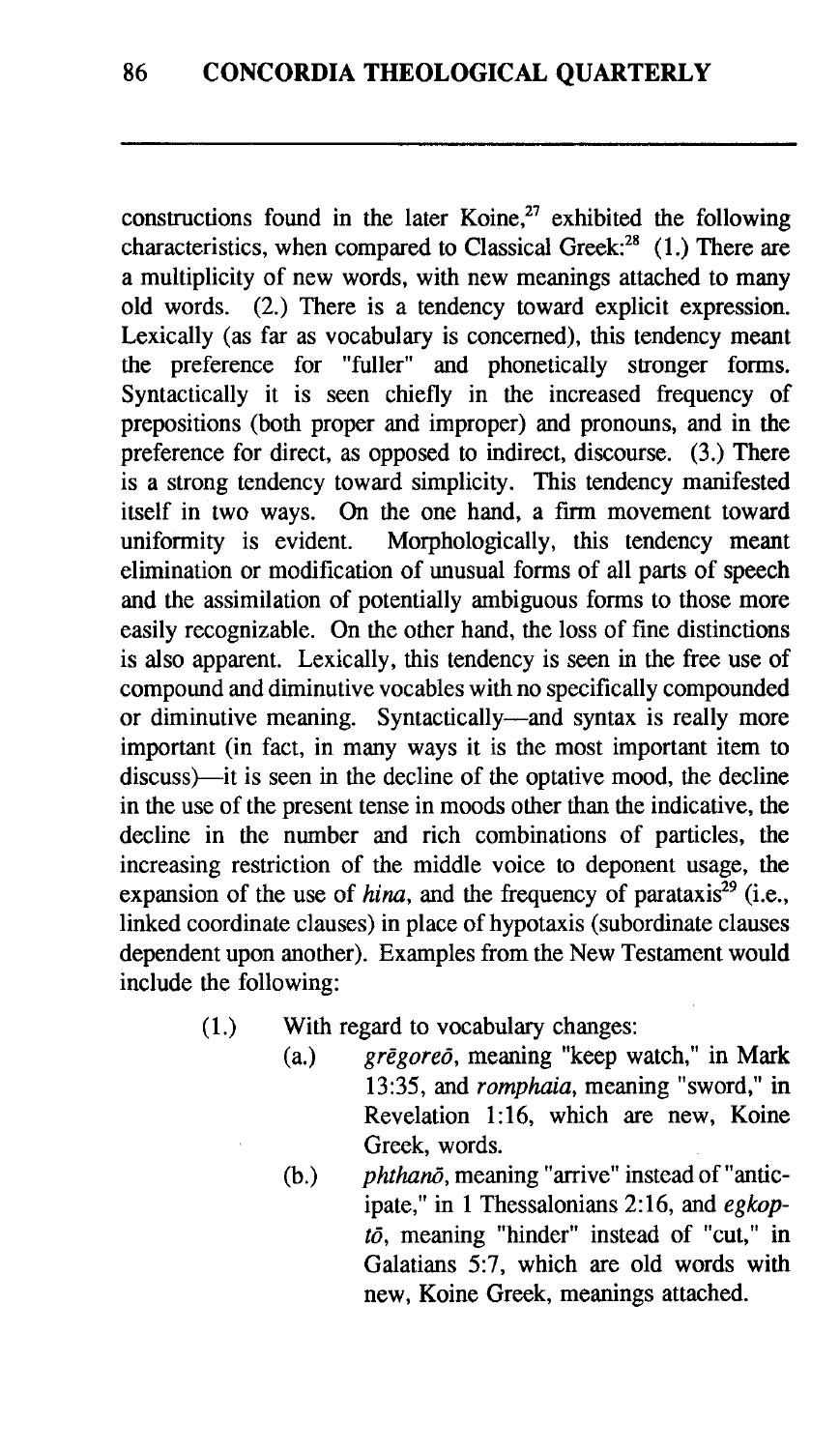- (2.) With regard to the move toward explicit expression:<br>(a.)  $probaton$ , meaning "sheep," in place of *o* is
	- *probaton*, meaning "sheep," in place of  $\phi$  is (the Classical Greek word), in John 21:16, and  $akolouthe\bar{o}$ , meaning "follow," in place of hepomai, in Matthew 8:1, both of which are phonetically "stronger" forms.
	- (b.) pros auton, indicating indirect object ("to him"), in place of the dative form  $aut\bar{o}(i)$ , in John 3:4, which illustrates the increased use of prepositional constructions.
- (3.) With regard to the striving for simplicity:<br>(a.)  $deiknu\bar{o}$ , meaning "show," in place
	- $deiknu\bar{o}$ , meaning "show," in place of  $deik$ *numi* (the Classical Greek form) in John 2:18, which changes an unusual form, assimilating it to what is more recognizable.
	- $(b.)$ ananggello instead of anggello, meaning "announce," in John 4:25, and *paidion*, instead of pais, meaning "child," in Matthew 14:21, which illustrate the use of compounds and diminutives with the loss of specifically compound or diminutive meaning.
	- $(c.)$ hina clauses instead of infinitives in 1 John 1 **:9** and 1 Corinthians 1 : 10, and of kai and de linking coordinate clauses (parataxis) instead of participles subordinating one clause to another (hypotaxis), as in Mark's account of the crucifixion of our Lord in 15:23-26, all of which illustrate the streamlining and simplifying of syntactical structure.

We may say that the Gospel of Mark and the Gospel and Epistles of John are composed in vernacular Koine Greek, as well as major portions of most other New Testament books.

As far as the written Koine is concerned, it too was a development of the Greek dialect of Athens, but while it was always heavily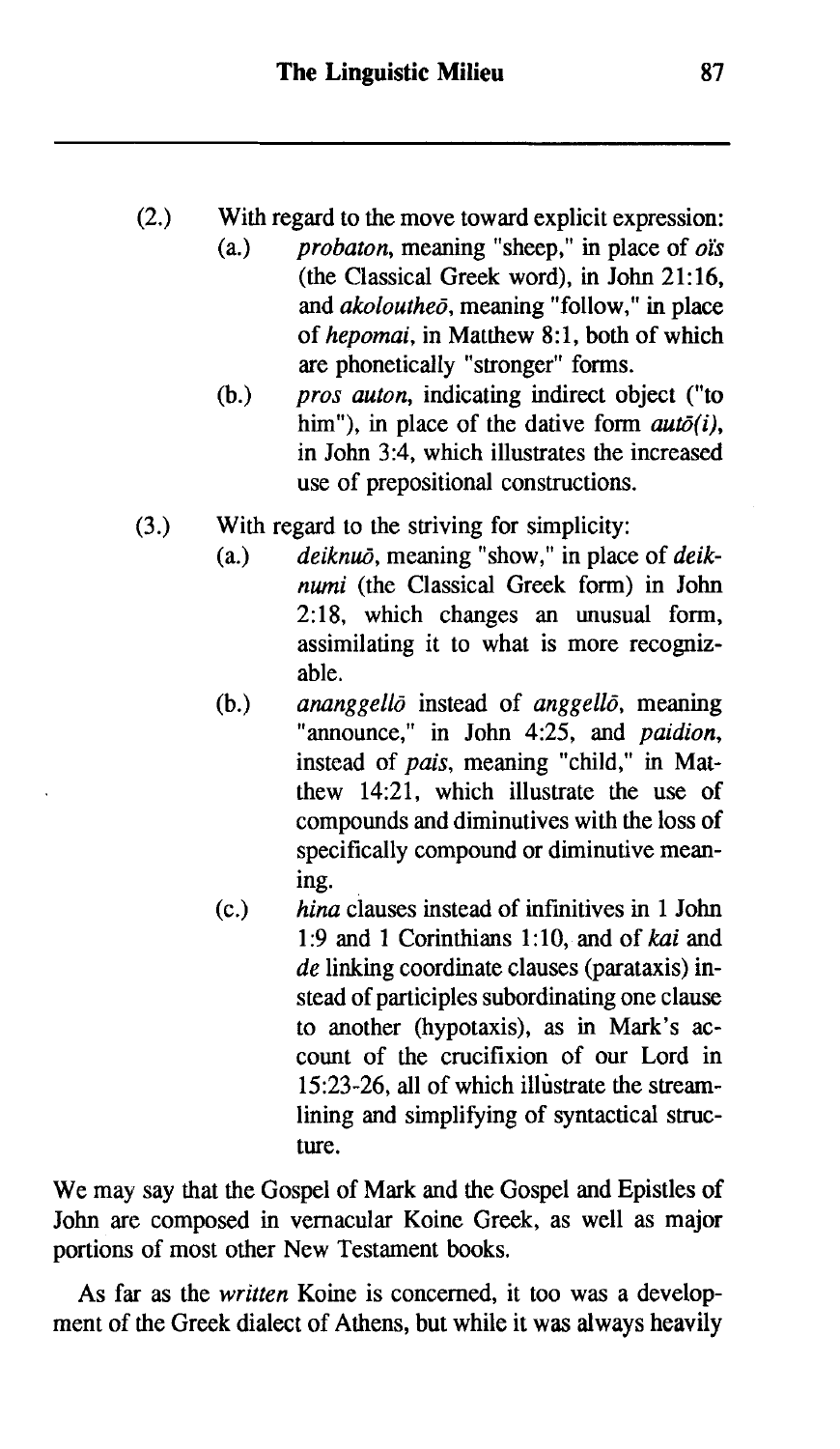indebted to classical Attic, it often deviated quite markedly from it. In vocabulary especially it was influenced by the vernacular. Indeed, later Koine authors, notably Polybius, Epictetus, and Josephus, made considerable concessions to vernacular usage<sup>30</sup>--though their writings, taken together, exhibit great variety, since usage was not entirely standardized. Hence it may be said:

> . . . die verschiedenen Formen der hellenistischen Literatursprache . . . sind schliesslich nichts anders als fortwährende Compromisse zwischen der gesprochenen Sprache und älterer schriftlicher Überlieferung, zwischen Leben und  $Schule<sup>31</sup>$

And the degree of this compromise depended upon "the education, the purpose, and the nature of the work of each individual writer."32 Examples from the New Testament would include the following:

- (1.) The Classical Greek form *kreitton*, meaning "better," appears in place of *kreissGn,* which is Koine Greek, in Hebrews 1:4.
- (2.) A hypotactic sentence structure, with complex subordination of phrases and clauses appears in place of simpler parataxis in Hebrews 6:4-6.
- **(3.)** The optative mood replaces the indicative in indirect discourse in a secondary sequence-a very classical usage-in Luke 1 :29, *dielogizeto potapos eie ho aspasmos houtos.*

In the New Testament Hebrews, 1 Peter, James, and, at times, the writings of St. Luke and St. Paul may be said to employ literary Koine Greek to a greater or lesser extent.

Thus, the Greek of the New Testament exhibits the full range of linguistic possibilities available to the writers of the first century A.D. Indeed, a useful diagram has been devised by W. L. Wonderly to portray the full range of speech in a society at large: $33$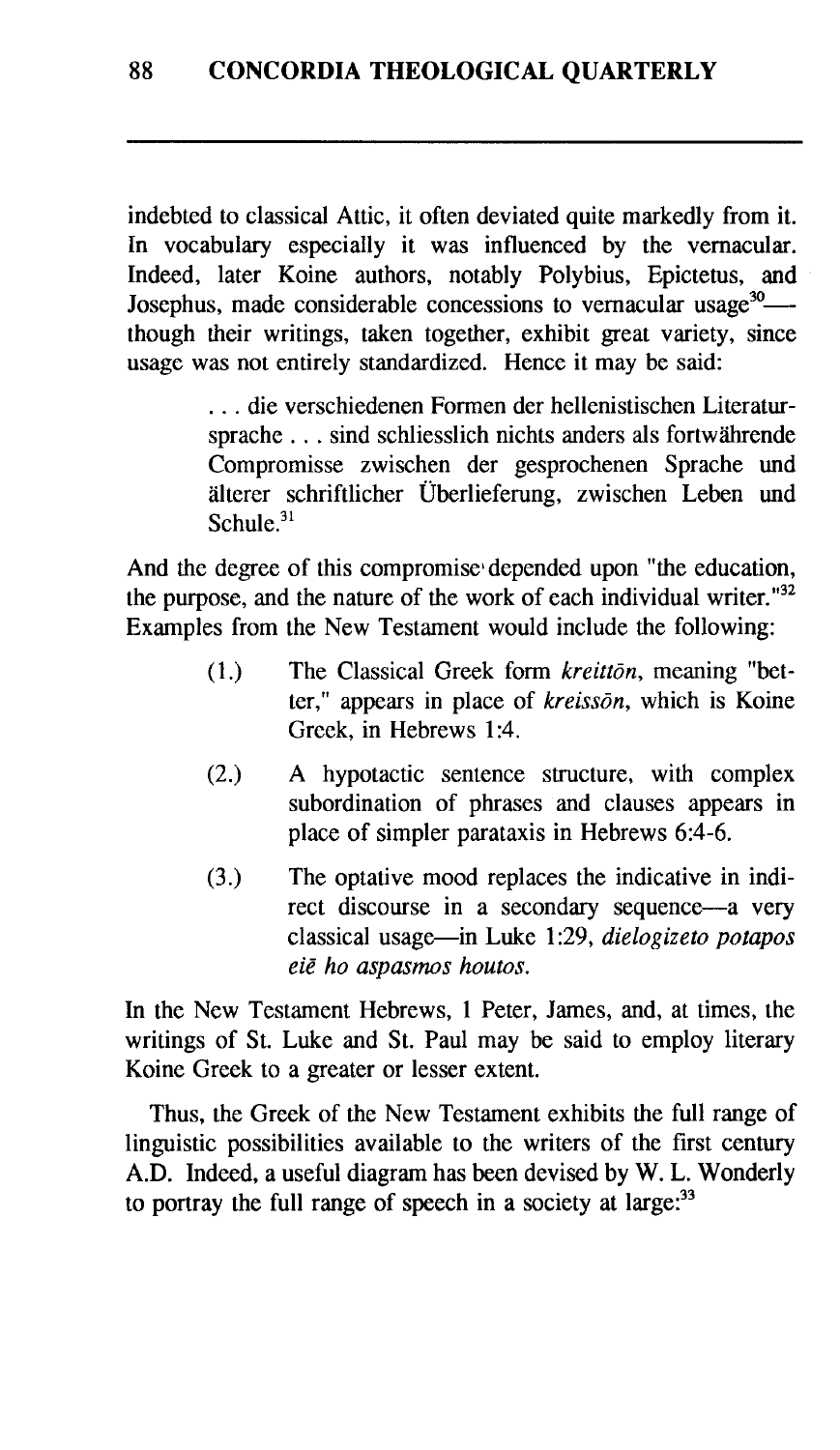

In society at large some linguistic usages are inaccessible to the uneducated (top of diagram), even as others are unacceptable to the educated (bottom of diagram), while the large middle portion is acceptable to all and accessible to all. As far as the New Testament is concerned, the vast majority of its writers employ language in such a way that it falls into the large, common, overlap area-most notably St. Matthew and St. Paul-which is appropriate for writers who wish to proclaim the message of salvation to all sorts and conditions of men.

#### *B* . *Semitic Characteristics*

As we noted at the beginning of this major section, the Greek of the New Testament, in addition to its Hellenic characteristics, possesses Semitic characteristics-almost inevitably, given the social and historical matrix of the early church. But what are these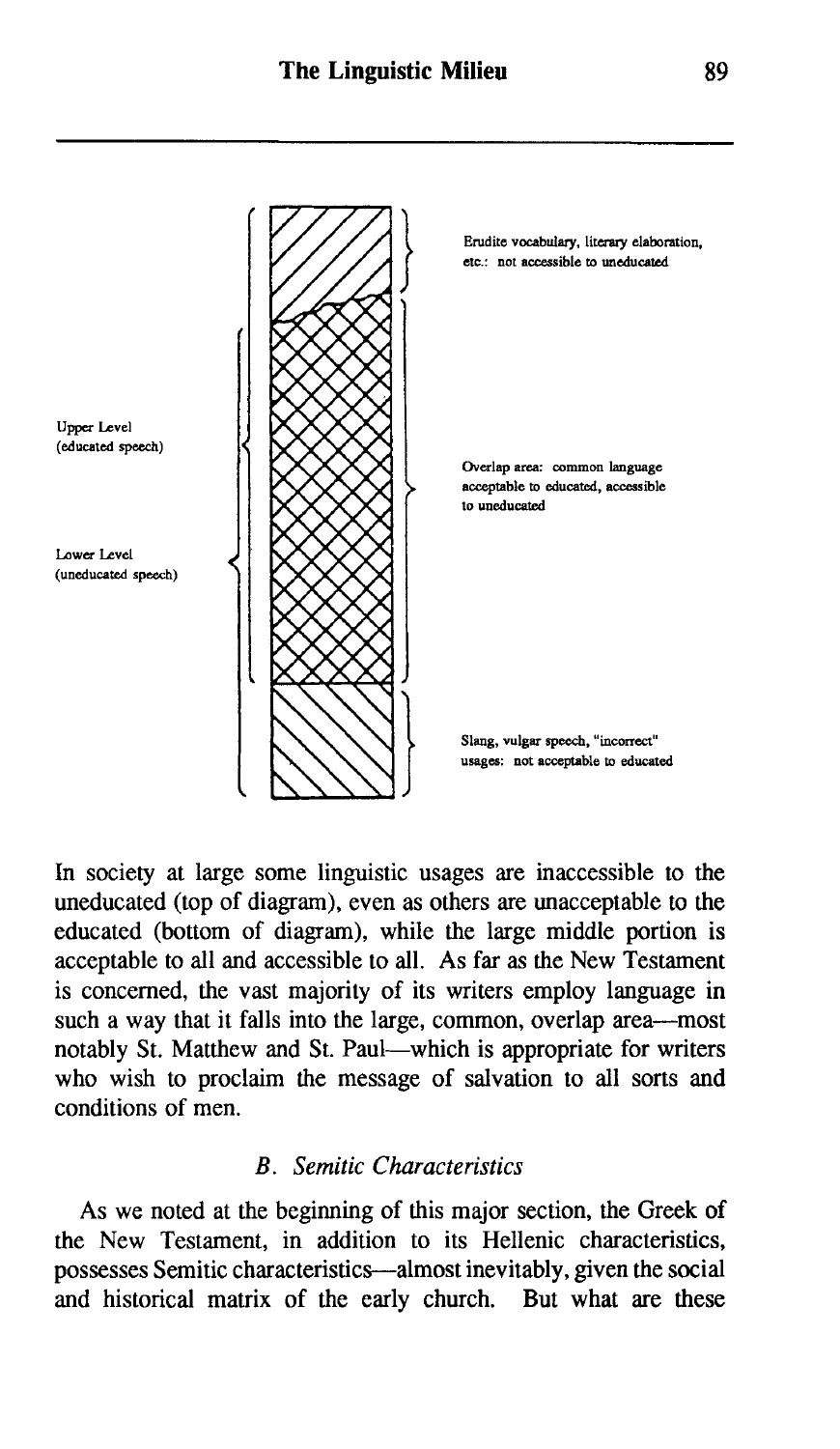characteristics? Again, as we have said, little agreement exists on these matters, but it is reasonable to assume Semitic interference in New Testament Koine in two substantial ways: (1.) lexically, both by the presence of foreign words and especially by the ascription of non-Greek meanings to Greek words and, (2.) syntactically, by constructions which are not congenial to basic forms of Greek.

- (1.) First, then, there is lexical interference. We find *pascha,* meaning "passover," in 1 Corinthians 5:7, and *rabbi* in John 1:38, which represent the importation of foreign words directly into Greek. More importantly, *doxa* means "glory" in Romans 15:27, instead of "opinion," and *eiddon* means "idol" in 1 Corinthians 8:4, instead of "phantom" (the normal meaning in Koine), both of which represent the filling of Greek words with Hebrew-Aramaic meanings.
- (2.) Secondly, there is syntactical interference. Luke 20: 11 contains the words *prosetheto heteron pempsai doulon,* meaning, "and *again* he sent another slave," which corresponds to the Hebrew construction using *hōsiph*. Mark 8:12 contains the words *ei* dothēsetai tē genea tautē semeion, meaning "surely a sign will *not* be given to this generation," which corresponds to the Hebrew construction using *'im.*  John 16:17 contains the words ek tōn mathētōn *autou,* meaning *"some* of His disciples," which corresponds to a Hebrew usage of *min.* All of these constructions are more Semitic than they are true Greek.

It is important to note, however, that the problem is much more subtle than is generally supposed—especially with regard to syntactical matters. For it is necessary to distinguish between what James Hope Moulton called "primary Semitisms," on the one hand, and "secondary Semitisms," on the other.<sup>34</sup> A primary Semitism is a construction which is unnatural Greek, something a native Greek speaker would never say. It is what we have described so far. A secondary Semitism is a construction which is not bad Greek *per se,*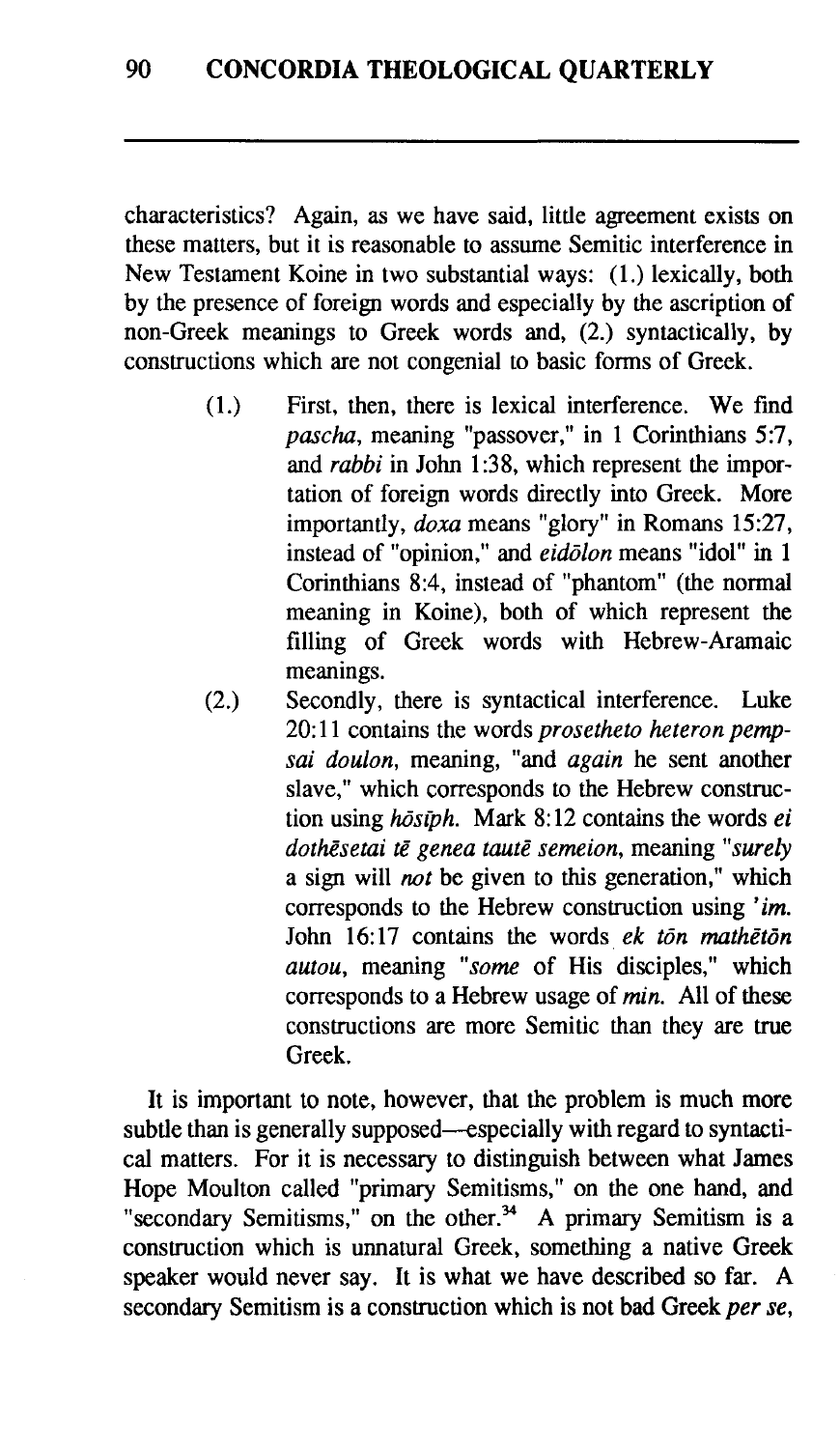but which corresponds to a construction in Hebrew or Aramaic and, therefore, makes one suspect that Semitic influence is at work. Here frequency is key. A frequent usage of such a construction is often uncommon with native speakers of Greek but common with those working with a Semitic tongue. Examples would be the following:

- The use of *en to* with the infinitive in a temporal  $(1.)$ sense corresponds to the Hebrew *beth,* as in Luke 5: 1, *egeneto de in td ton ochlon epikeisthai autd.*
- The order of attributive adjectives and nouns some- $(2.)$ times corresponds to the normal Hebrew pattern, namely, article, noun, article, adjective, as in Matthew 6:11, *ton arton hēmon ton epiousion dos hhin sEmeron.*
- Adjectival genitives correspond to the Hebrew and  $(3.)$ Aramaic tendency to use a noun in the genitive in place of an adjective to modify another noun, as in 2 Thessalonians 2:3, *ho anthrdpos tEs anomias,* **ho**  *uios tEs apdeias.*
- The instrumental use of *en* corresponds to the  $(4.)$ Hebrew *bEth,* as in Revelation 2:16, *polemesd met' autan en tE romphaia tou stomatos* **mou.**

In each of these cases, Greek examples may be found, but not in anything like the frequency which the New Testament enjoys. How extensive, then, is Semitic interference in New Testament Greek? The answer is not at all apparent. The issue, it should be quite clear, revolves around the matter of *secondary* Semitisms-which constructions may be so classified—and this is really an argument regarding frequency. How frequent is frequent for the sake of linguistic comparison? The evidence changes day by day. Stanley Watson, in a recent publication, has argued quite convincingly that several constructions thought to be rare in Greek and frequent in Hebrew and Aramaic-and, therefore, by virtue of frequent usage secondary Semitisms (e.g., the use of the future indicative in place of a tense of the subjunctive after *hina* [Luke 20:10] and the imperatival participle  $[1$  Peter 1:18])<sup>35</sup>—-are, in fact, frequent in the Koine Greek of Hellenistic times and, therefore, cannot be classified as Semitisms in any real sense at all.36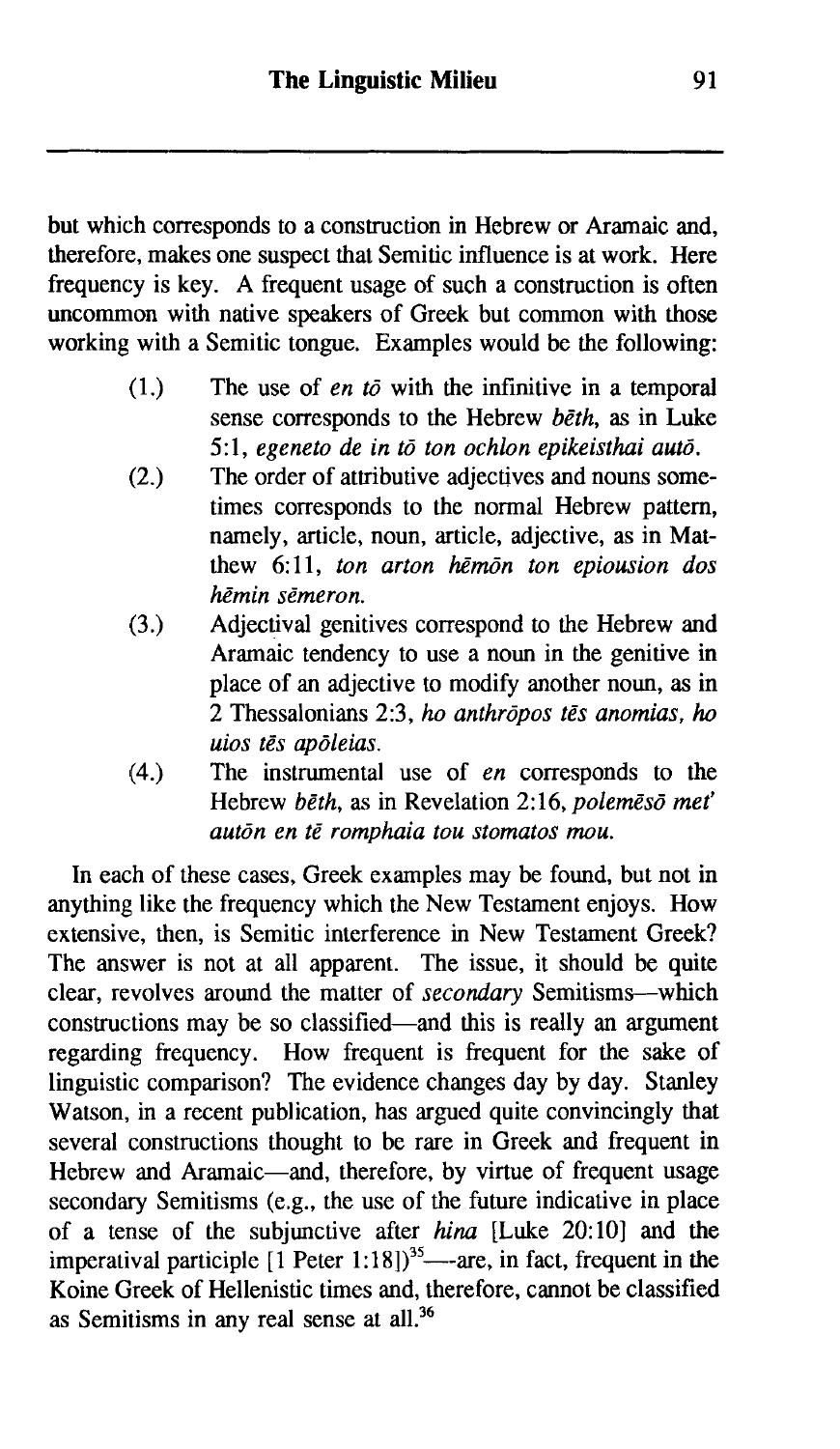Finally, it is right to ask what the *cause* of the Semitisms which do exist is, for it is a question which has importance for our understanding of the life of the early church. Again, there is little consensus on this matter, but the following may be noted. Some Semitisms seem to be directly attributable to *external* factors, to factors outside the mental world of the individual author himself. Aside from the obvious, a transliteration-taking over directly what a principal speaks in Hebrew or Aramaic (e.g., *&li, dli, lema sabachthani*, in Matthew 27:46)—some Semitic interference may represent translations from other texts. On the one hand, we may think of written texts. Quotations from the Septuagint are obvious examples of such Semitic interference, for the Septuagint itself is a translation of a Hebrew text. But this point does raise the question of *written*  Semitic texts, *Vorlagen* (whether in the form of *logia* collections or some other format),  $37$  for certain portions of New Testament texts, such as sayings of our Lord, which contain Semitisms at every turn. On the other hand, *unwritten* texts may be translational sources for the same portions of the New Testament text-Semitic oral traditions which have now been rendered into Greek, such as those hypothesized for almost eighty years by form-critical studies.

Other Semitisms are attributable to internal factors, to factors within the mental world of the individual author himself. **And** here two items may be noted. The first is the Old Testament translated into Greek in the Septuagint-meaning not quotations of the Septuagint (which were mentioned above) but, rather, the linguistic influence of the Septuagint on early Christian speech. The Septuagint was surely widely known--quotations from New Testament authors of every type and stripe are proof of that-which means that the words and the structures of this work-itself heavily Semitic as translational Greek-impressed themselves upon the thought of early Christian writers, in the same way in which the King James Version has affected the speech of English-speaking Christians throughout the entire world.<sup>38</sup> Indeed, Septuagintisms, both real (e.g., *en to* with the infinitive [Luke 5:1]) and imitational (e.g., *anatole ex hupsous*, "dayspring from on high" [Luke 1:78]), have been detected by Max Wilcox<sup>39</sup> and several others.<sup>40</sup> It is difficult to overestimate the influence of the Septuagint on the New Testament writers as a whole.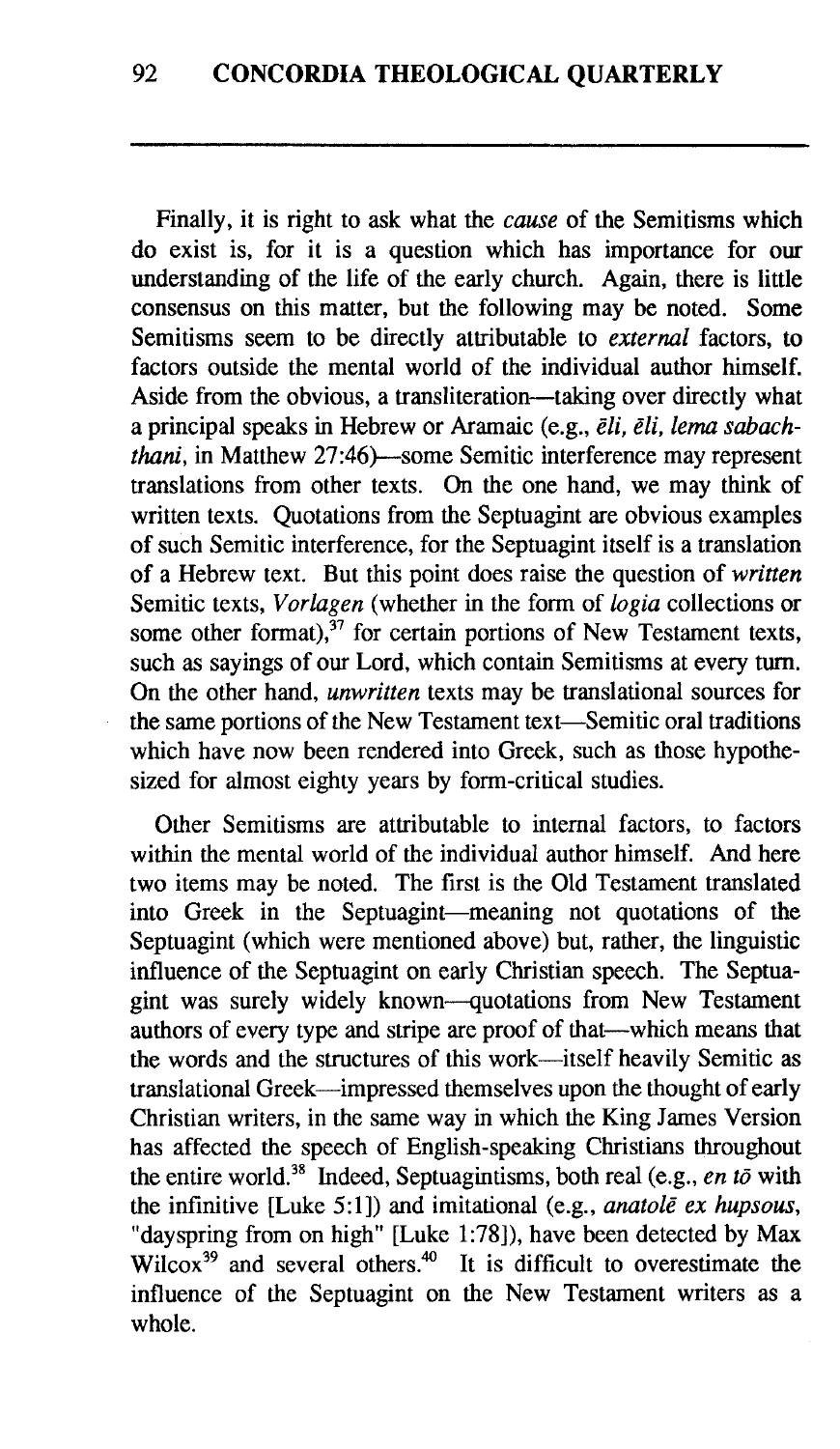The second internal source of interference is Semitic linguistic competence on the part of those whose native language was the Hebrew or Aramaic tongue. A man grows up speaking and thinking Hebrew or Aramaic. Later, he also acquires Greek. But his Semitic patterns of expression never leave him altogether, although he becomes fluent in his second tongue--even as those born in Germany or France never speak English totally as a native, with total idiomatic command, exhibiting especially native language interference of the "secondary" kind. Such interference need not be harsh or frequent, but it is present nonetheless, being more or less in evidence in each individual case. In this observer's opinion, however, there is no clear and strong evidence for a special "Jewish-Greek" dialect spoken by Semitic people, a Jewish-Greek *patois*  (which type of special dialect has been conjectured by many since Edwin  $Hatch<sup>41</sup>$  most strongly by Nigel Turner<sup>42</sup> and most recently by Steven Thompson in his new study on the Book of Revelation). $43$ Indeed, sociolinguistic study itself would suggest that such would not be the case, for Greek was the "prestige" language of the Mediterranean world; and, in such a multilingual setting, linguistic transfer normally occurs in the direction *from,* not toward, the dominant language of the time.<sup>44</sup>

#### *C. The Relationship between Hellenic and Semitic Features*

What is the relationship between the two sets of characteristics of New Testament Greek as we have noted them, the Hellenic and the Semitic? Each student must decide for himself on this matter but, as this observer reads the evidence, the Hellenic factors are dominant in the end. Yes, Semitic constructions do appear. Yes, Semitic vocabulary does abound. But the Greek of the New Testament is still Greek—true Hellenistic Greek—not basically Hebrew disguised as Greek nor Aramaic in Greek dress. It is truly Greek, Koine Greek with a Semitic tinge, a tinge which may be traced in large measure to the Septuagint, as has been said. And this phenomenon should not surprise us in the least. For our God is a God who works with tools, tools He has at hand, but tools appropriate to the task. And the language of the New Testament as we have it in our books is appropriate to this task. For it is truly Greek-the *lingua franca* of its time-able to reach **many** peoples **and** nations throughout the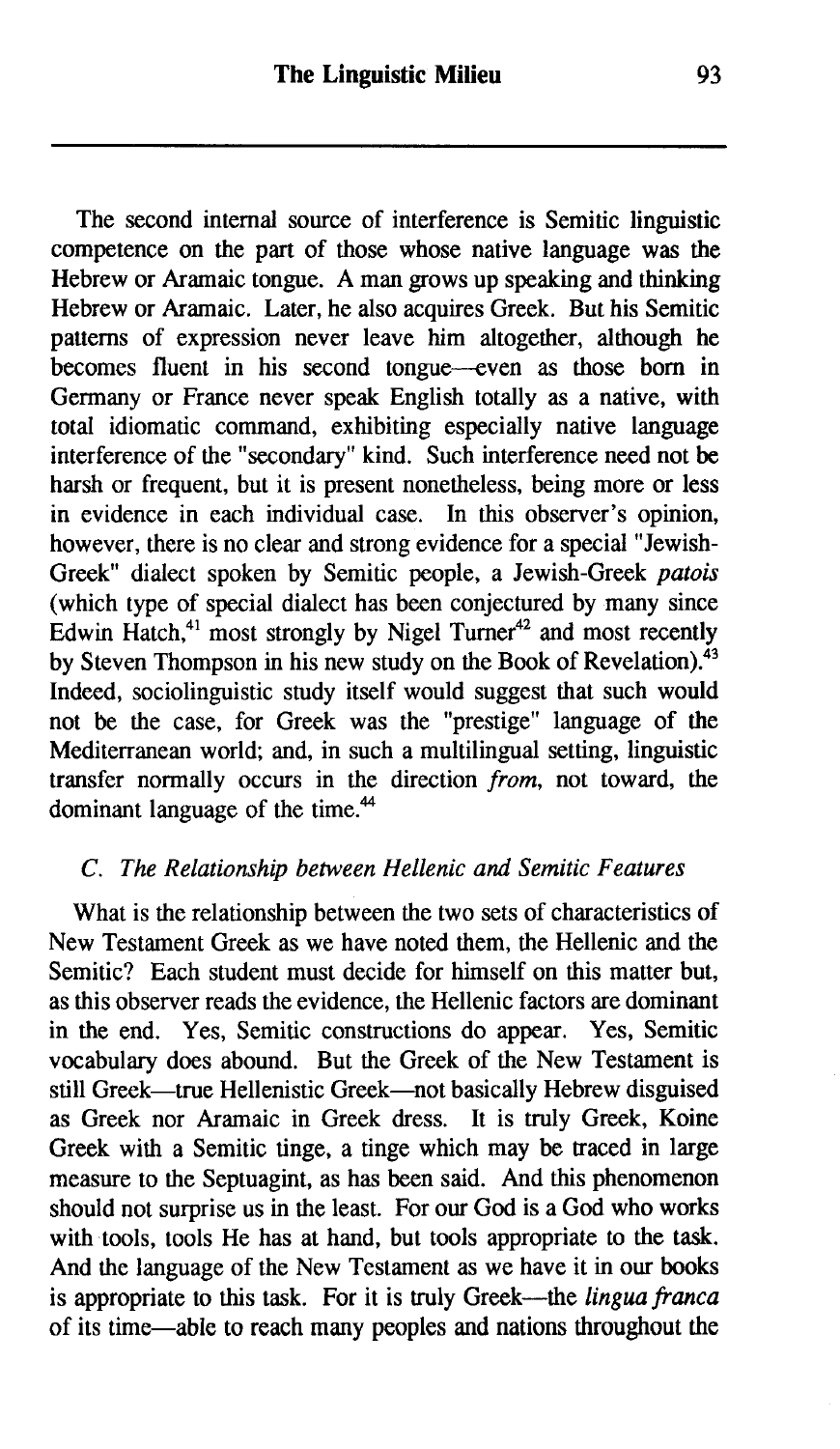ancient world, with no language barrier at all. Yet salvation is "of the Jews." The Old Testament is still true. And the incarnational roots—the heritage from the Semitic past—are still present, not only in the thought, the doctrine, and the truths, but also in something of the very form by which that truth is told.

#### **Endnotes**

- 1. Moses Hadas, *Hellenistic Culture: Fusion and Diffusion* (New York: Columbia University Press, 1959; reprint, 1972), pp. 21- 42.
- $2.$ Procope S. Costas, *An Outline of the History of the Greek Language with Particular Emphasis on the Koine and the Subsequent Periods* (Chicago: Ares Publishers, 1936; reprint, 1979), p. 42.
- 3. Hadas, *Hellenistic Culture,* p. 34.
- $\overline{4}$ . Saul Lieberman, *Greek in Jewish Palestine: Studies in the Life and Manners of Jewish Palestine in the II-IV C.E.* (New York: Jewish Theological Seminary of America, 1942), and *Hellenism in Jewish Palestine: Studies in the Literary Transmission Beliefs and Manners of Palestine in the I Century B.C.E.-IV Century C.E.* (New York: Jewish Theological Seminary of America, 1962).
- 5. Joseph **A.** Fitzmyer, "The Languages of Palestine in the First Century A.D.," *Catholic Biblical Quarterly,* 32 (1970), pp. 507- 518.
- 6. Pinchas Lapide, "Insights from Qumran into the Language of Jesus," *Revue de Qumran,* 8 (1972-75), pp. 498-501.
- Robert Gundry, "The Language Milieu of First Century Palestine: 7. Its Bearing on the Authenticity of the Gospel Tradition," *Journal of Biblical Literature,* 83 (1964), pp. 404-408.
- 8. Jan N. Sevenster, *Do You Know Greek? How Much Greek Could the First Jewish Christians Have Known?* (Leiden: *E.* J. Brill, 1968).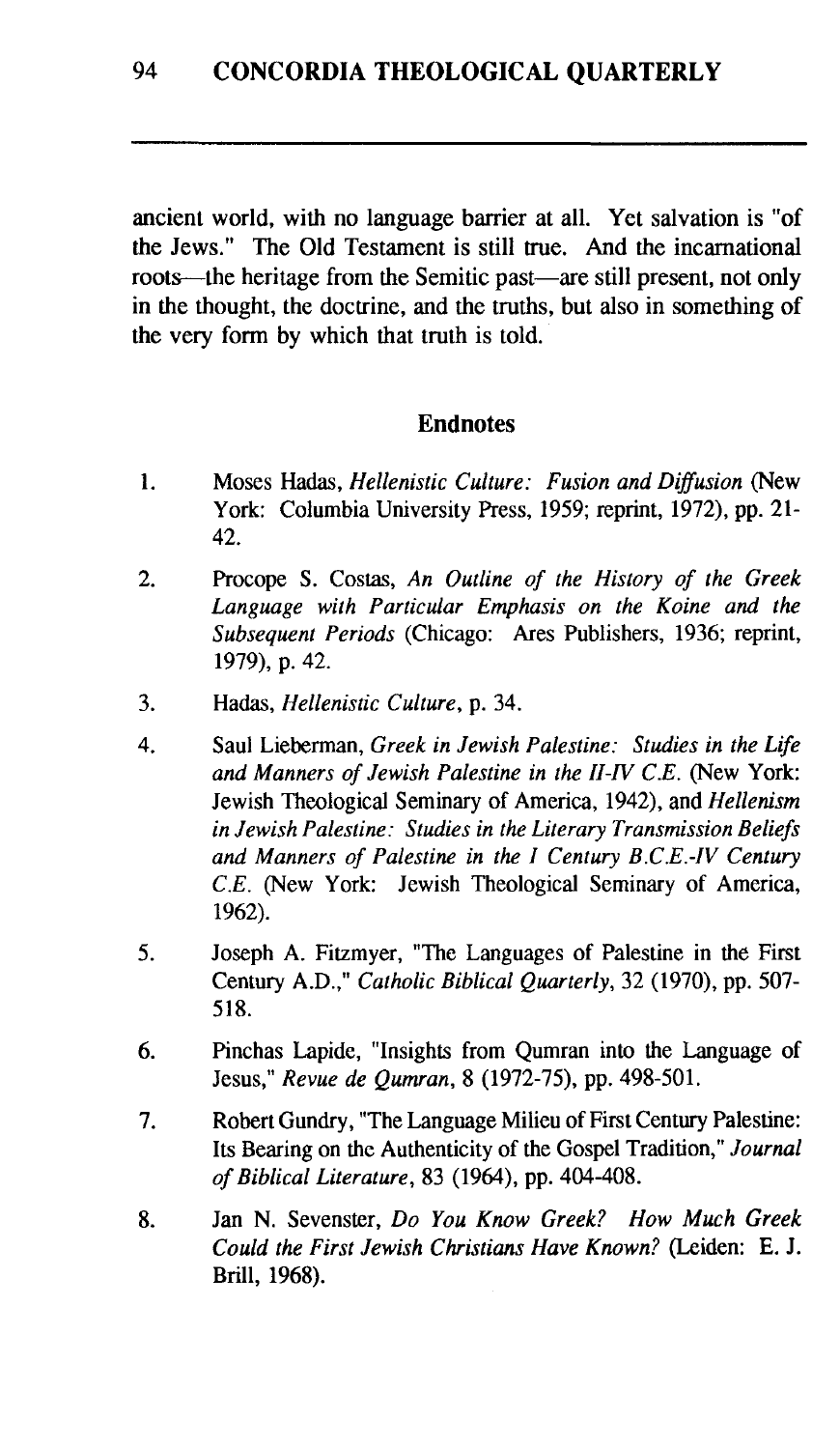- $9<sub>1</sub>$ C. F. D. Mode, "Once More, Who Were the Hellenists?" *Expository Times,* 70 (1959), pp. 100-102.
- 10. Julius Wellhausen, *Einleitung in die Drei Ersten Evangelien*  (Berlin: Reimer Verlag, 1905), p. 14 (cf. also p. 34).
- 11. Harris Birkeland, *The Language of Jesus* (Oslo, 1954).
- $12.$ Jehoshua M. Grintz, "Hebrew as the Spoken and Written Language in the Last Days of the Second Temple," *Journal* of *Biblical Literature,* 79 (1960), pp. 3247.
- Moses H. Segal, *Grammar of Mishnaic Hebrew* (Oxford: 13. Clarendon Press, 1927).
- Lapide, "Insights from Qumran into the Language of Jesus," pp. 14. 483-501.
- 15. Fitzmyer, "The Languages of Palestine in the First Century A.D.," pp. 528-531.
- 16. Joszef T. Milik, *Ten Years of Discovery in the Wilderness of Judea, trans. J. Strugnell (Naperville, Illinois: A. R. Allenson,* 1959).
- 17. J. A. Emerton, "The Problem of Vernacular Hebrew in the Fit Century A.D. and the Language of Jesus," *Journal of Theological Studies,* n.s., 24 (1973), pp. 1-23.
- 18. Milik, *Ten Years of Discovery in the Wilderness of Judea,* pp. 130-131.
- 19. Lapide, "Insights from Qumran into the Language of Jesus," pp. 485-50 1.
- $20<sub>1</sub>$ Cf. James W. Voelz, "The Language of the New Testament," in *Aufstieg und Niedergang der romischen Welt,* 25:2, ed. Wolfgang Haase (Berlin: De Gruyter, 1984), 894-930.
- 21. See especially Matthias Flacius, *CIavis Scripturae S. seu de Sermone Sacrarum Literarum,* 1 (Basel: P. Quecum, 1567).
- 22. Early church fathers, such as Isidor of Pelusium (4, Epistle 67, in Migne, *Patrologia Graece,* 78, 1124-1 125), felt constrained to defend the ingenuous nature of New Testament Greek.
- A new study of no small significance has just been published: 23. Stanley E. Porter, "The Language of the Apocalypse in Recent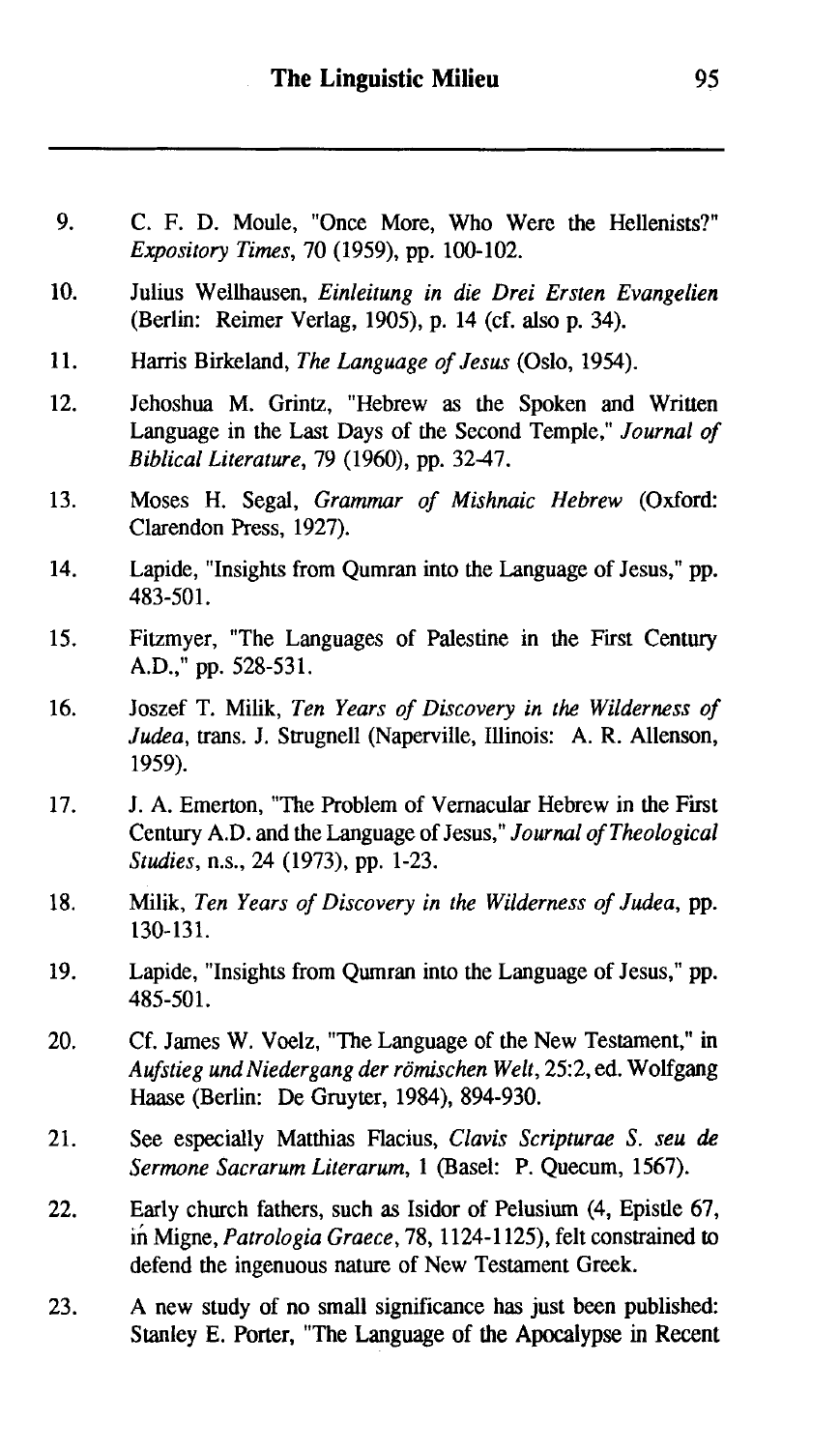Discussion," *New Testament Studies,* 35 (1989), pp. 582-603. Porter also treats the historical and social milieu of New Testament Greek.

- 24. See especially G. Adolf Deissmann, *Biblical Studies: Contributions Chiefly from Papyri and Inscriptions to the History of the Language, the Literature, and the Religion of Hellenistic Judaism and Primitive Christianity,* trans. A. Grieve (Edinburgh: T. and T. Clark, 1909), *The Philology of the Greek Bible: Its Present and Future,* trans. L. *R.* M. Strachan (London: Hodder and Stoughton, 1908), and *Licht vom Osten: Das Neue Testament and die neuentdeckten Texte der hellenistisch-römischen Welt,* fourth ed. (Tübingen: J. C. B. Mohr, 1923).
- 25. Cf. Voelz, "The Language of the New Testament," 932-933, note 232.
- 26. Cf. Voelz, "The Language of the New Testament," 933, note 233.
- 27. Cf. Voelz, "The Language of the New Testament," 934, note 240.
- 28. Cf. Voelz, "The Language of the New Testament," 933.
- 29. The latest treatment is contained in Porter, "The Language of the Apocalypse," p. 590.
- 30. Costas, *Greek Language Outline,* p. 47.
- 31. Albert Thumb, *Die Griechische Sprache im Zeitalter des Hellenismus: Beitrage zur Geschichte und Beurteilung der Koine*  (Strassburg: *K. J.* Triibner, 1901; photocopy **ed.,** Berlin: Walter de Gruyter, 1974), p. 8.
- 32. Costas, *Greek Language Outline,* p. 47.
- 33. William L. Wonderly, "Some Principles of 'Common Language' Translation," *Bible Translator,* 21 (1970), p. 127.
- 34. James H. Moulton, A *Grammar of New Testament Greek, 2:*  Accidence and Word-Formation, ed. W. F. Howard (Edinburgh: T. and T. Clark, 1929), pp. 15-16.
- $35<sub>1</sub>$ Porter, "The Language of the Apocalypse," pp. 590-592.